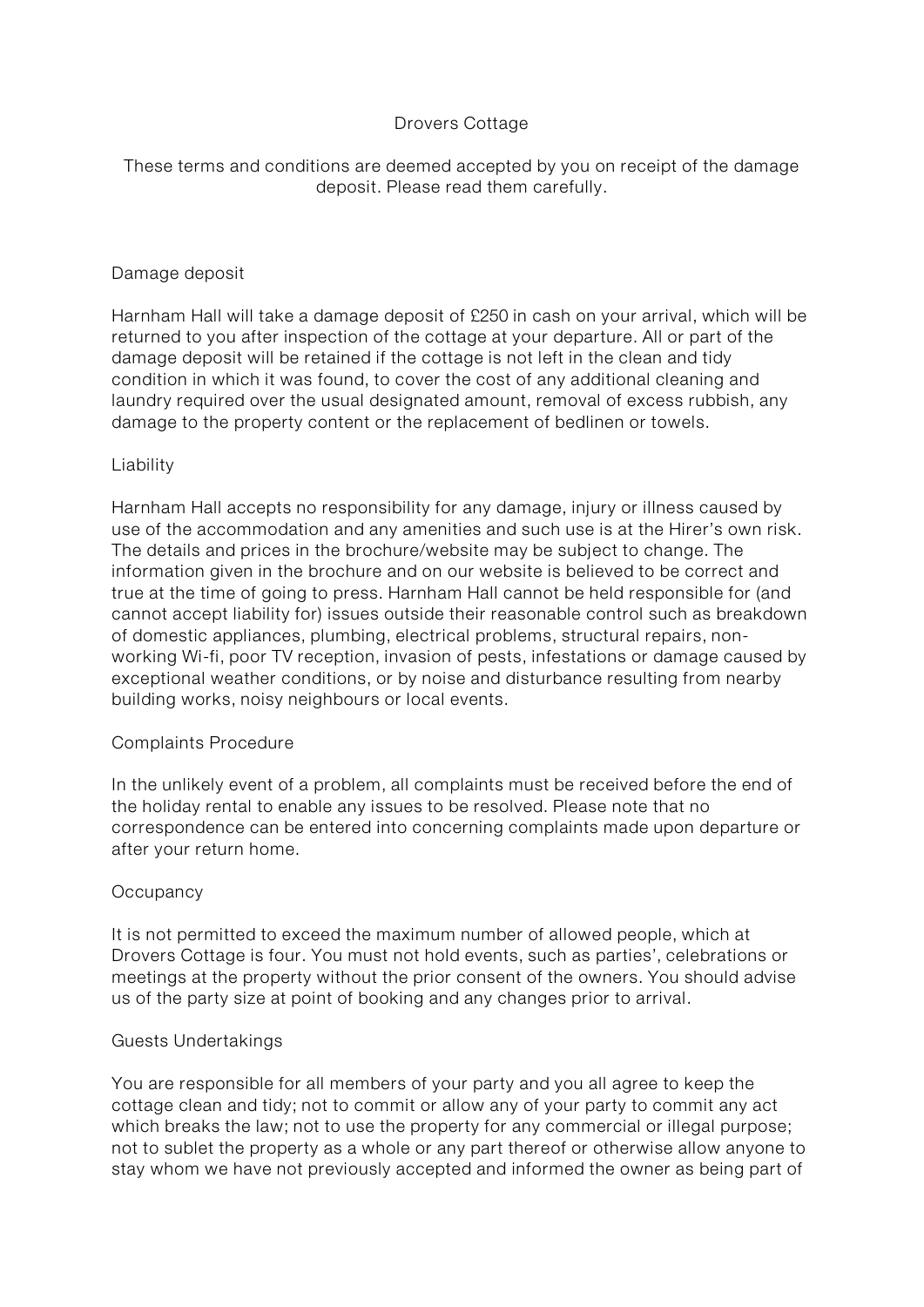your party; not to behave in an anti-social manner, breach the peace or otherwise act in a way which may disrupt, affect the enjoyment of or cause nuisance to any others particularly the occupants of the neighbouring properties.

## No Smoking

Smoking of tobacco in any form or E-cigarettes is not permitted inside any of our properties or in the gardens.

## Dogs/Pets

No dogs/pets are permitted at Drovers cottage - inside or out, any party breaching this condition will forfeit the right to stay and will not be refunded for the remainder of any stay.

## Bed Linen and Towels

Bed linen and towels are provided in all of our properties. Towels must remain inside the property and should not be used as beach towels. If you are staying in a property for 2 weeks or more, bed linen and towels can be changed weekly on request. Please do not use the towels for fake tanning, a fee of £10 per towel will be made for any used for this purpose.

## Refuse Collection

It is the guest's responsibility to make sure the correct rubbish bins (black & blue) are moved to the correct location ready for collection.

## Return of Personal Belongings

In the event of any items being left in the property Harnham Hall, will attempt to locate, collect, package & post the items back to you, but return cannot be guaranteed. There is an administrative charge of £10 for this, plus the postage costs, which will be agreed between both parties before postage.

Harnham Hall reserves the right to regain possession of the property in the event of a major breach of these terms and conditions. In this case all payments made will be forfeited and we would not be legally responsible to you as a result of this situation.

Emergency Contact